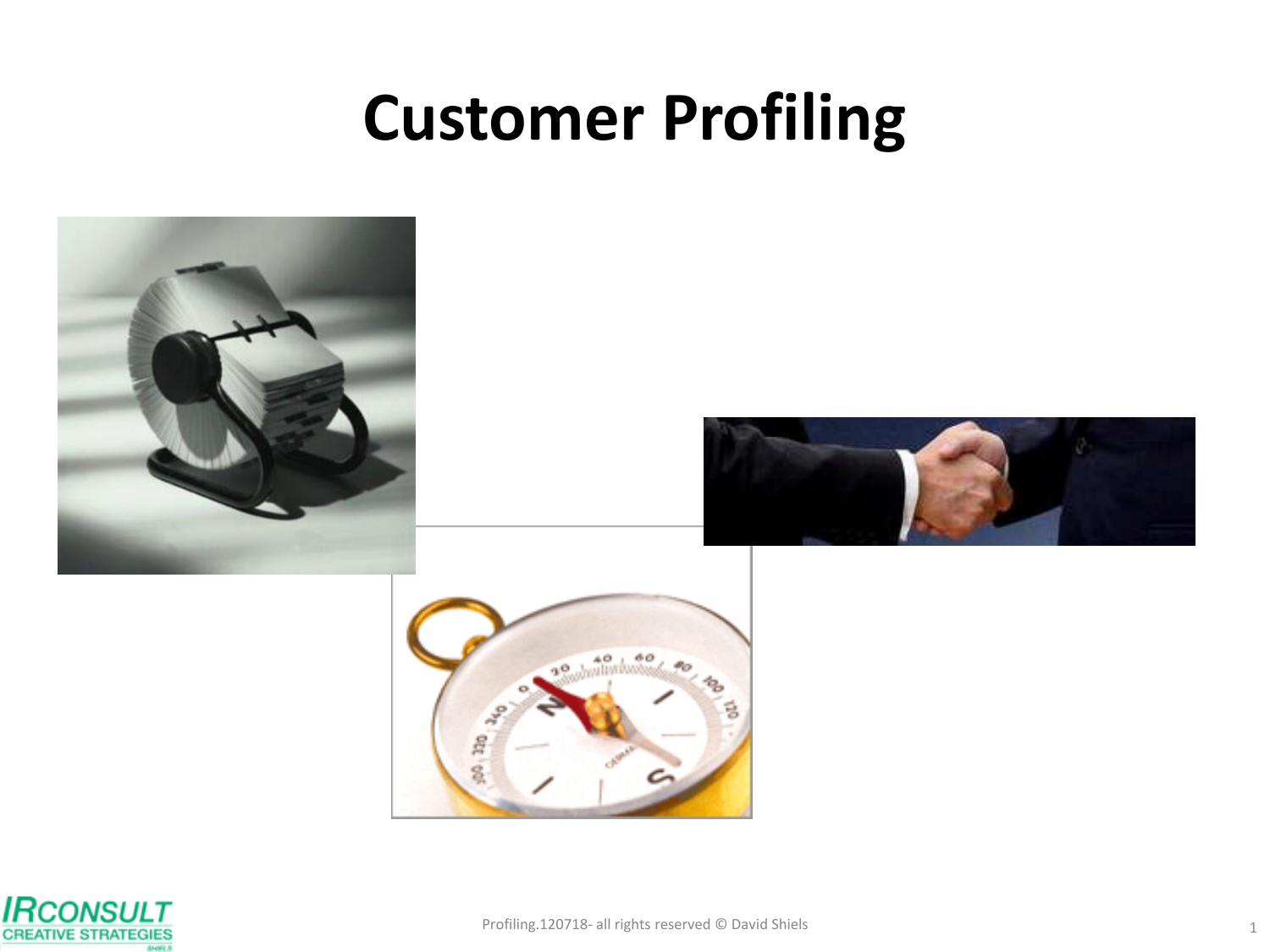# **IR***CONSULT* **backgrounder**

**IRconsult creative strategies** *(founded 1996)* aims to be the specialist innovation intermediary of choice in R&D2B and B2B markets between system integration specifiers and emerging technology sources, particularly in the following segments:

- Environmental & Sustainability
- Sensing and interface technologies
- Process control and understanding
- $\triangleright$  Materials and coatings
- $\triangleright$  Economic science-based core competences playing complimentary roles to clients' technical capabilities.
- $\triangleright$  Underlying strengths:
	- Business Development
	- Relationship Management
	- Organizational Behavior
	- Dynamics of supply and value chains
	- Complex communications
	- "*Door Opening*" to both technology users and sources

For more background, visit our web site, [www.irconsult.ch](http://www.irconsult.ch/)





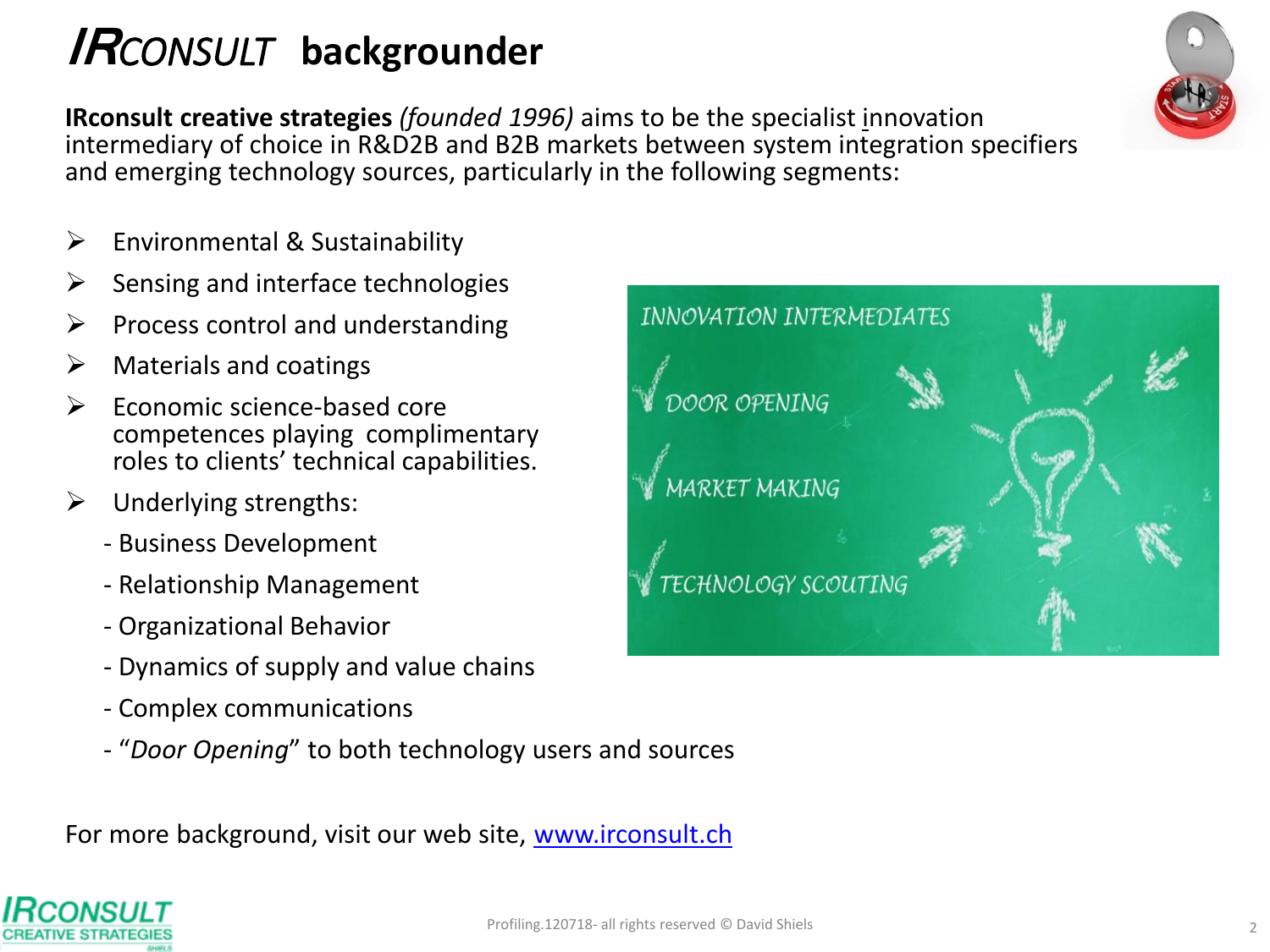#### **What is Customer Profiling?**



- $\triangleright$  Customer profiling is a way to create a portrait of customers to facilitate the creation of design decisions concerning the products and services that you aim to provide.
- $\triangleright$  Customer profiles are customer «types»
	- facilitate customer-centric decisions
	- created from an understanding of the typical audience generated from customer research
		- profile groups' typically have common goals
	- why are they interacting with the touchpoint? (website, catalogue, retail outlet, account manager, flyer, etc)
- $\triangleright$  Customers should be broken down into groups sharing similar goals and characteristics
- $\triangleright$  Each group may be assigned a representative with a photo, a name, and a description.
- $\triangleright$  A group of customer profiles or 'personas' are then used to make key design decisions with, e.g. "which of these features will help the customer achieve their goals most easily?"

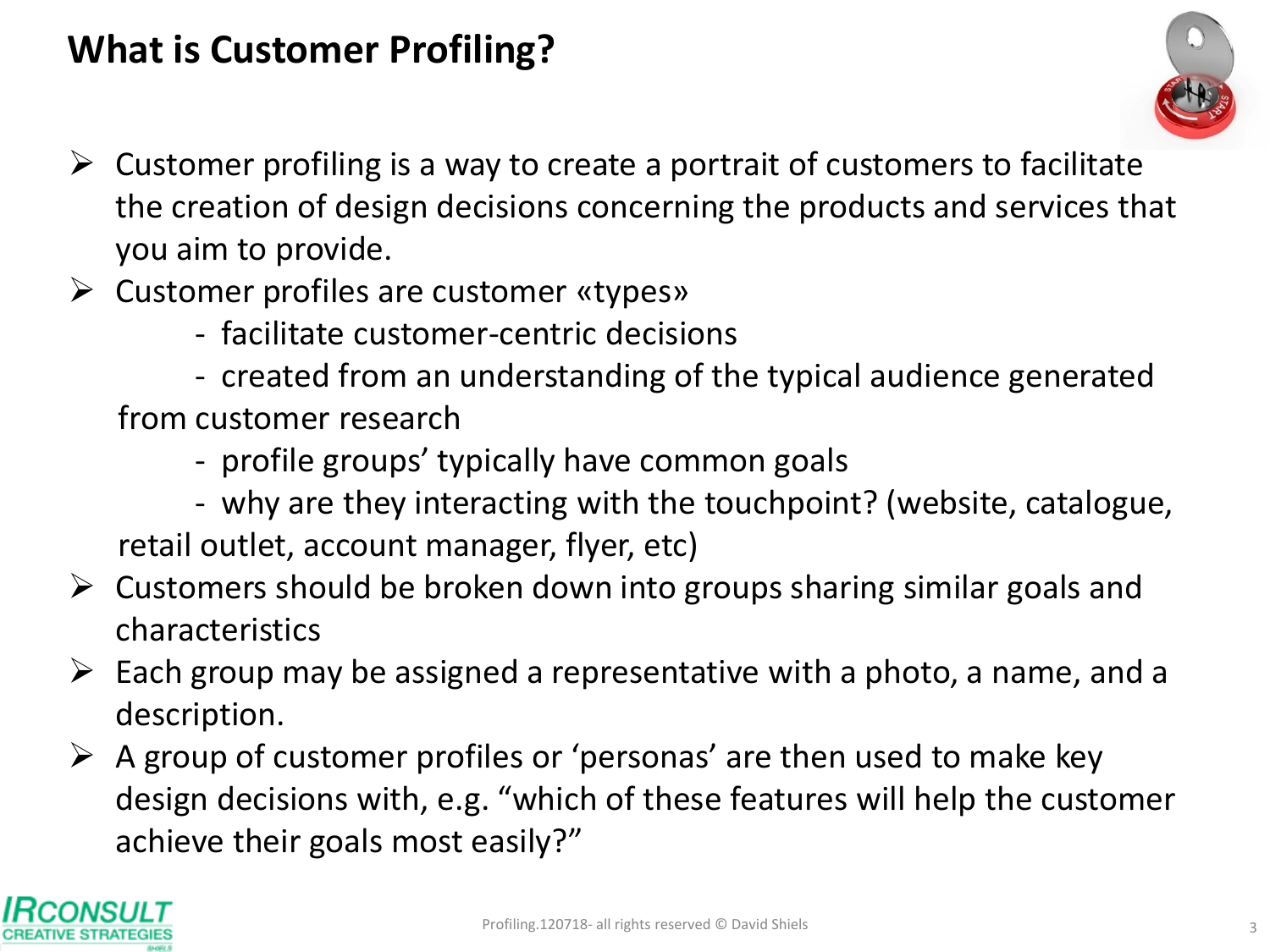## **Profile your clients**

- $\triangleright$  Start-ups in almost all cases need to export
- $\triangleright$  First home and then global markets become saturated
- $\triangleright$  In private hands, negotiations directly with the owner/ top management  $\rightarrow$  decisions can be made fast
- $\triangleright$  Flexible, reactive
- $\triangleright$  Creative on a technical level, capable of quick reaction to application stimuli
- $\triangleright$  Globally targeting niche industries
- $\triangleright$  Has typically 5-6 clients and seeks 6 more for the coming 3 years (limited bandwidth)
- $\triangleright$  Semi-custom nature to products no standard products
- $\triangleright$  Needs R&D funding
- $\triangleright$  Ready to take financial risks if the project is worth it





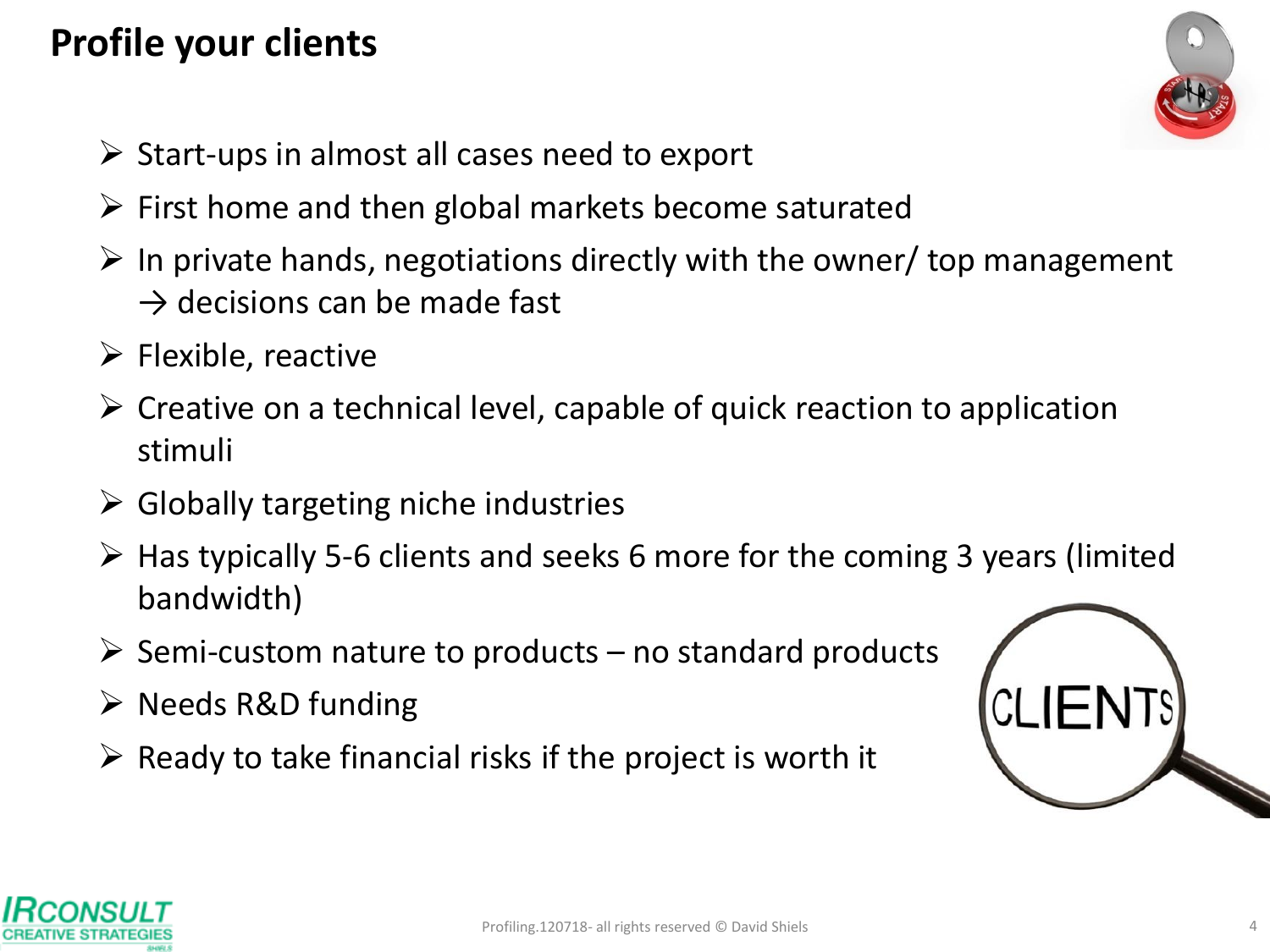# **Why ideal customer profiling is important**

- **Definition**: An Ideal Customer Profile (ICP) indicates your sales sweet spot where targeted companies represent the best fit for your products. These targets stand to benefit the greatest from adopting your solution tailored to their needs rather than a competitive one.
- **An Ideal Customer**:
	- **wants** your product
	- has the **technical capability to understand and appreciate** applications in the technology spaces where you excel
	- has the **authority to specify, design-in and purchase** your technology
	- will **re-buy** your offerings **at acceptable revenue level and margins** on a recurring basis
- $\triangleright$  The objective is to target the type of customer where you win the most traction and sales opportunities

#### **Rationale:**

- $\triangleright$  Identifies what your sales "sweet spot" is
- $\triangleright$  Channels promotional expenditure / effort towards the correct target
- $\triangleright$  Generate customer buying signals proactively and reactively
- $\triangleright$  Enables the provision of appropriate technology / product content to right specifier at the right time
- $\triangleright$  Customer resonance will be achieved when you achieve mind share with the target who in turn contacts you as his "ideal supplier"





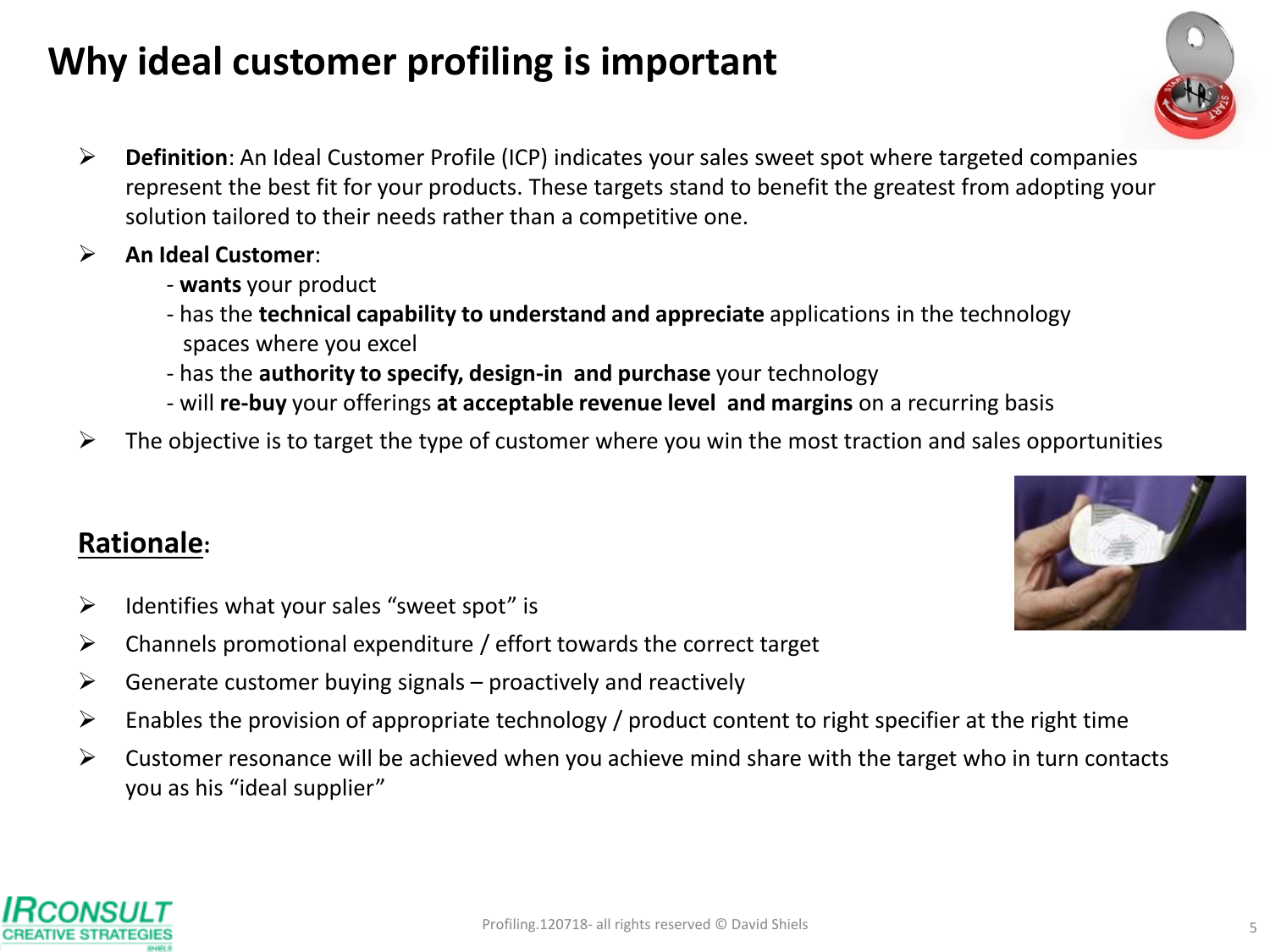#### **Customer Profiling: advantages and disadvantages**

- $\triangleright$  Marketers use customer profiling to:
	- identify the best customers,
	- customers' common interests
	- demographic information
- $\triangleright$  Customer profiling helps decide whether customer needs and expectations are been met
- $\triangleright$  Profiles are not designed to replace general marketing demographics, but are created for the specific touchpoint as a design tool for the project team to make better decisions.
- $\triangleright$  Customer profiling because it does not cater for the standard demographics that are traditionally used and taught
- $\triangleright$  Customer profiling should be undertaken to provide information and inform the project team about the end users and/or customers to allow project decisions to be made from the typical user's perspective, or to assist the project team in making customer-centred design decisions, which will result in a product or service that better meets the customer's needs and expectations, and is therefore more likely to succeed.



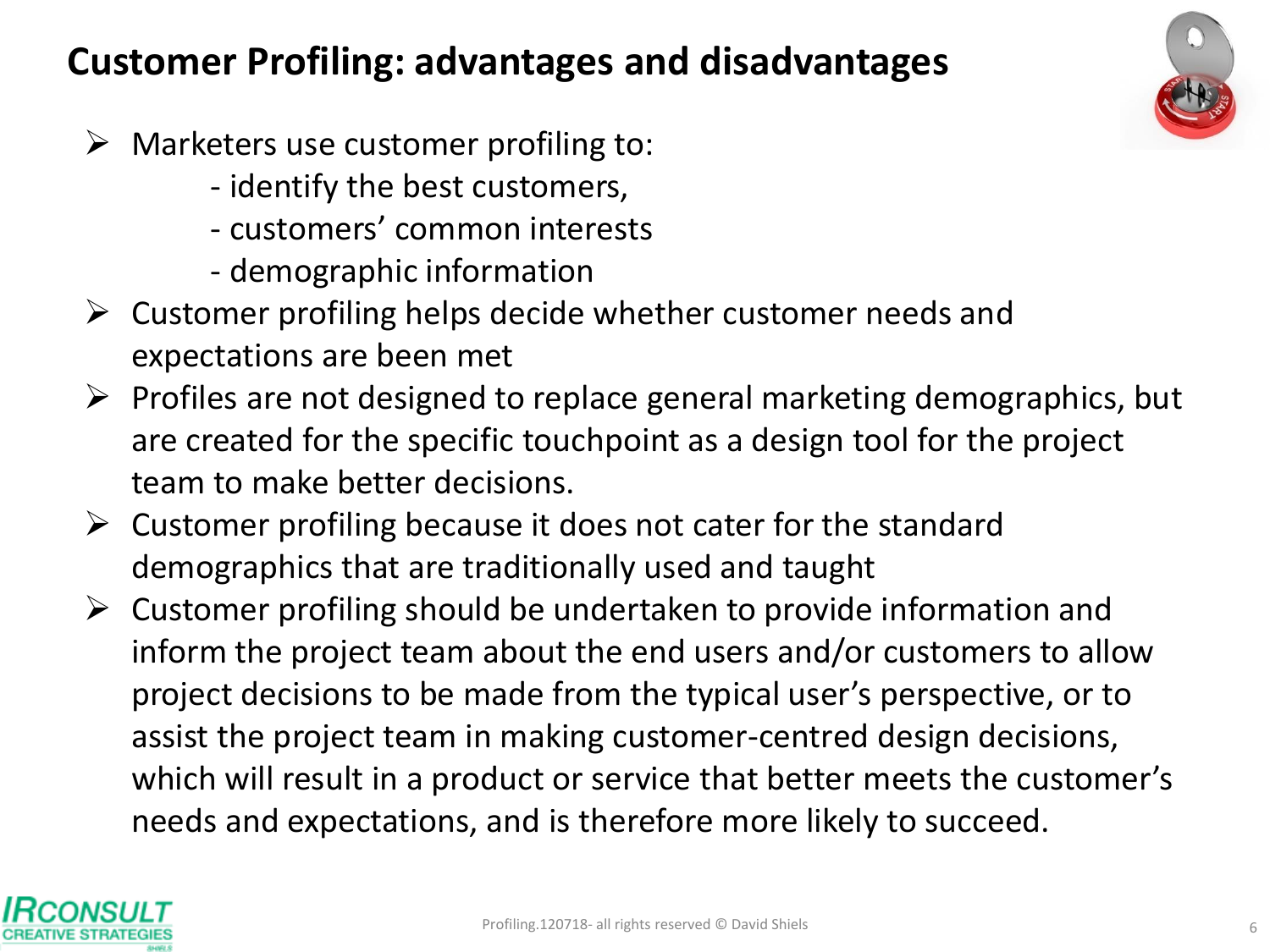#### **Customer Profiling: Definition**



- $\triangleright$  A customer profile is a model of the customer. Based on this profile the marketer decides on the right strategies and tactics to meet the needs of that customer.
- $\triangleright$  From a marketing perspective profiling is one of the vital pieces of information that a marketer needs to know or equip himself with in order to make it easy for the customer to buy.

(Shaw et al., 2001).

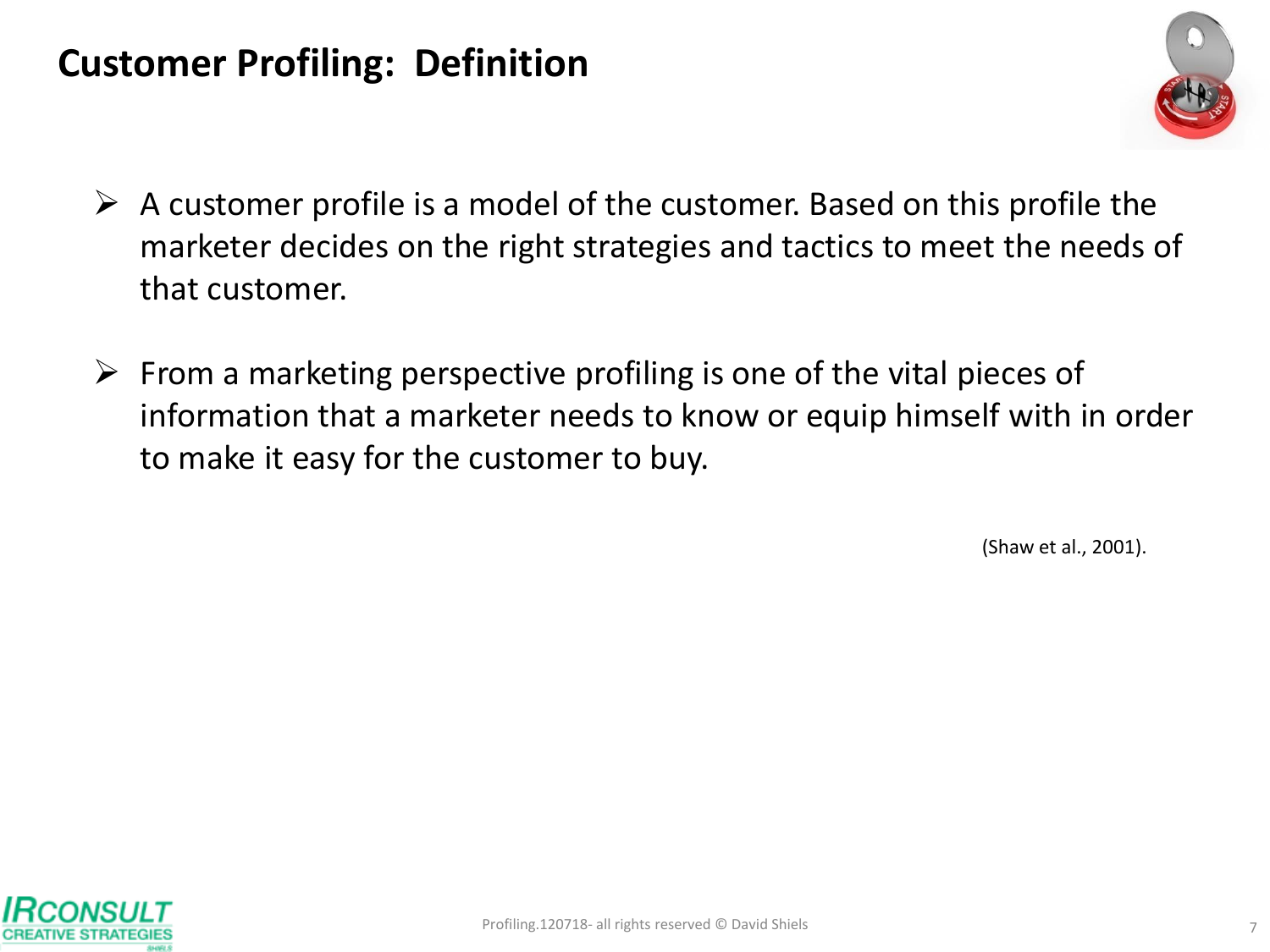#### **Approaches to Profiling Customers: examples**

- $\triangleright$  psychographic/lifestyle
- $\triangleright$  consumer typology
- $\triangleright$  consumer characteristics approach

*(Sprotles and Kendall, 1996)*



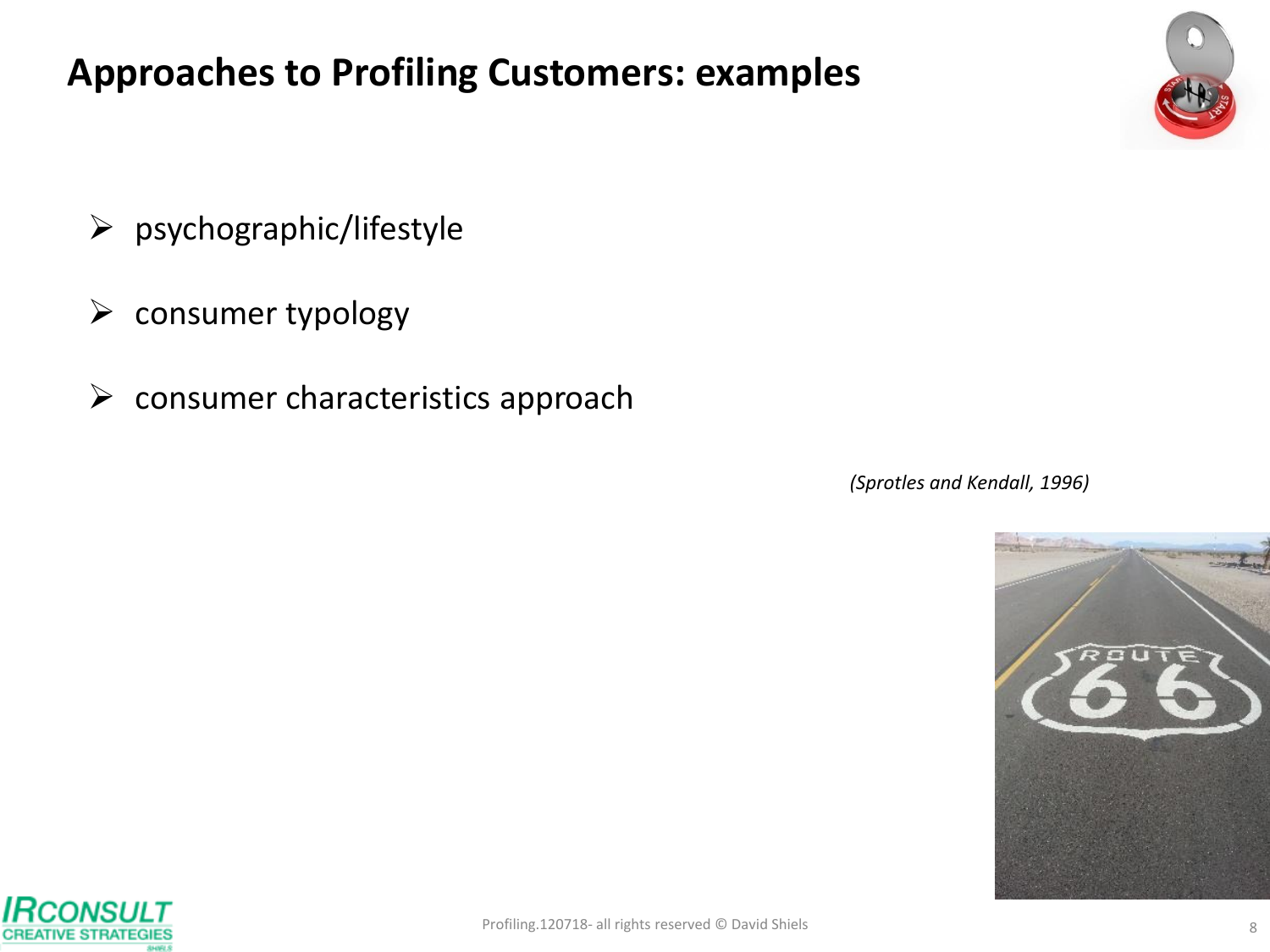### **Customer Category Tiers**



 $\triangleright$  Tier 1 includes the most common categories for describing consumers, such as demographics, socioeconomic status, and product usage.

**Demographic:** Attributes related to age, city or region of residence, gender, race and ethnicity, and composition of the household.

**Socioeconomic:** Attributes related to household income, educational attainment, occupation, neighbourhood, and association memberships.

**Product usage and Brand affinity:** Attributes associated with product engagement on the basis of their behavior.

 $\triangleright$  Tier 2 extends the concepts

**Psychographics:** Attributes related to lifestyles, life stage, personality, attitudes, opinion, and even voting behaviour.

**Generation:** Attributes related to specific identifiable generation cohort groups.

**Geography:** Attributes related to the geographical area in which consumers reside and work.

**Geodemographics:** Attributes that combine geography and demographics which may cluster into identifiable groups.

**Benefits Sought:** Attributes related to the benefits that consumers seek when they shop for products and services.



(Shaw et al., 2001).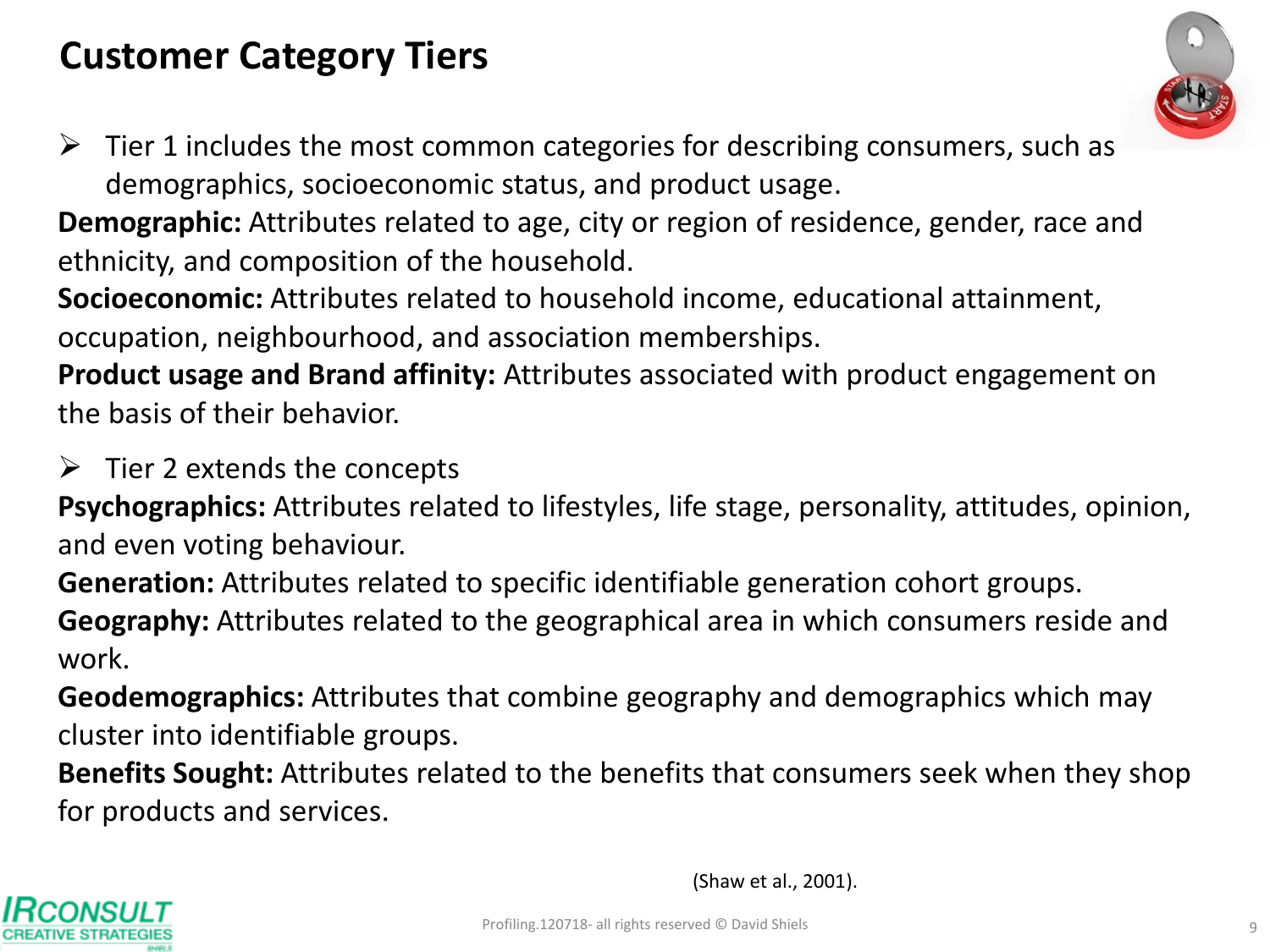## **Creating the ideal consumer profile: category basics**



Before even starting to market a product or service to potential customers, it's important to select the ideal consumer profile for your products.

By defining your ideal customer, you can begin to notice patterns that may prove useful in targeted promotions such as:

- advertising
- e-mail campaigns
- direct prospective client engagement

Categorize: consumers can be identified by many different categories, such as:

- preference
- lifestyle
- stage of life
- attribute
- trait

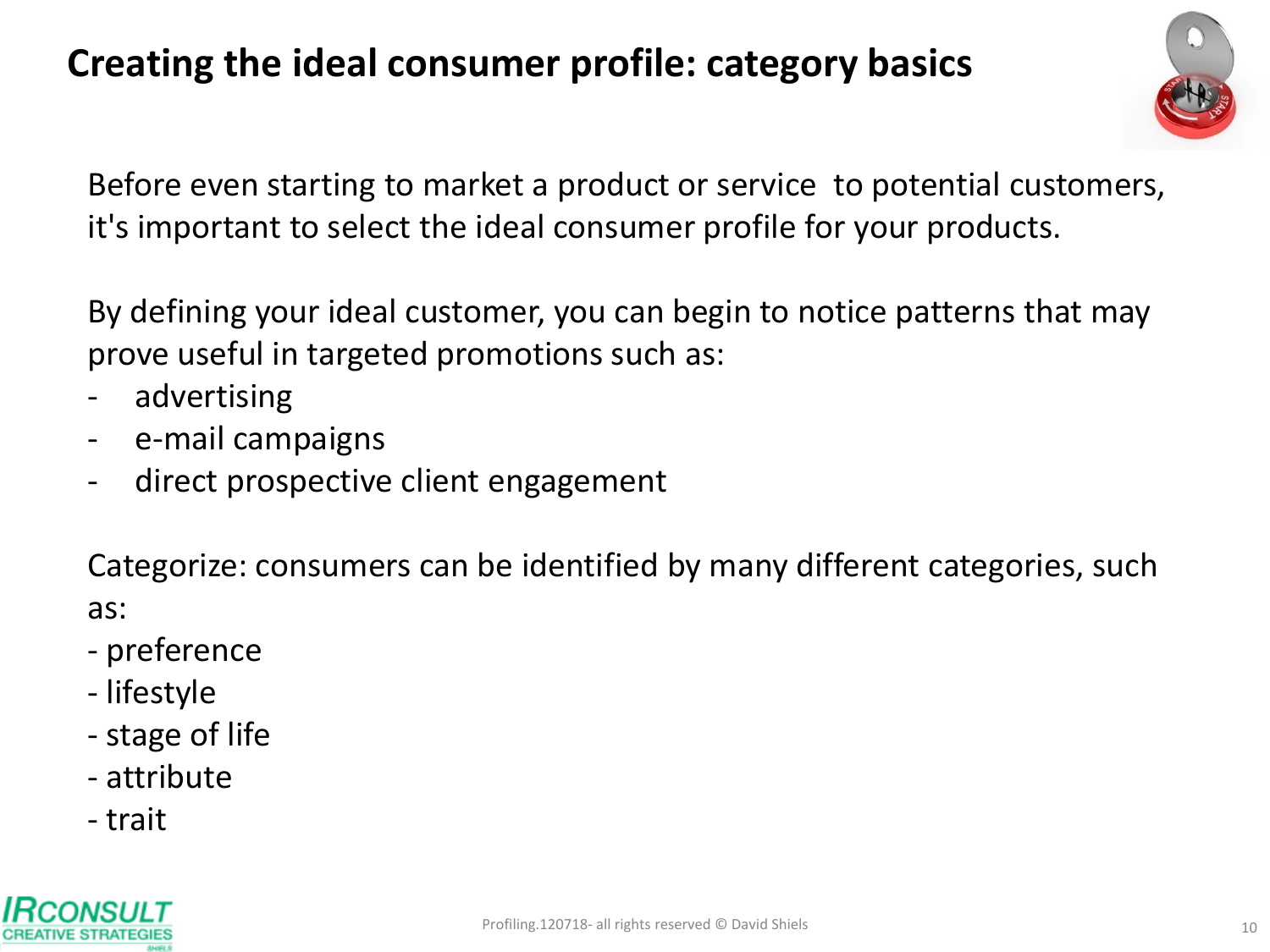# **Linking profiling to specific technical marketing objectives**



- **Work backwards from understanding customer and market needs**
	- actual, potential and anticipated
- **Distinguish noise from common sense**
	- **-** distil needs from intelligence to research data
- **Define and articulate needs**
	- based on customer / supplier / user feedback
- **Interface internal and external technology research**
	- back-to-back, synchronized, seeking synergies
	- rank by risk to the client: low / medium / high



- **Link internal, external and open innovation sources seamlessly**
	- **-** finding solutions to technology, market entry & exit, competitive barriers
- **Nature of solutions found** 
	- **-** can be complementary, substitutive, margin and/or game changing
	- should aim to increase channel influence and customer ownership



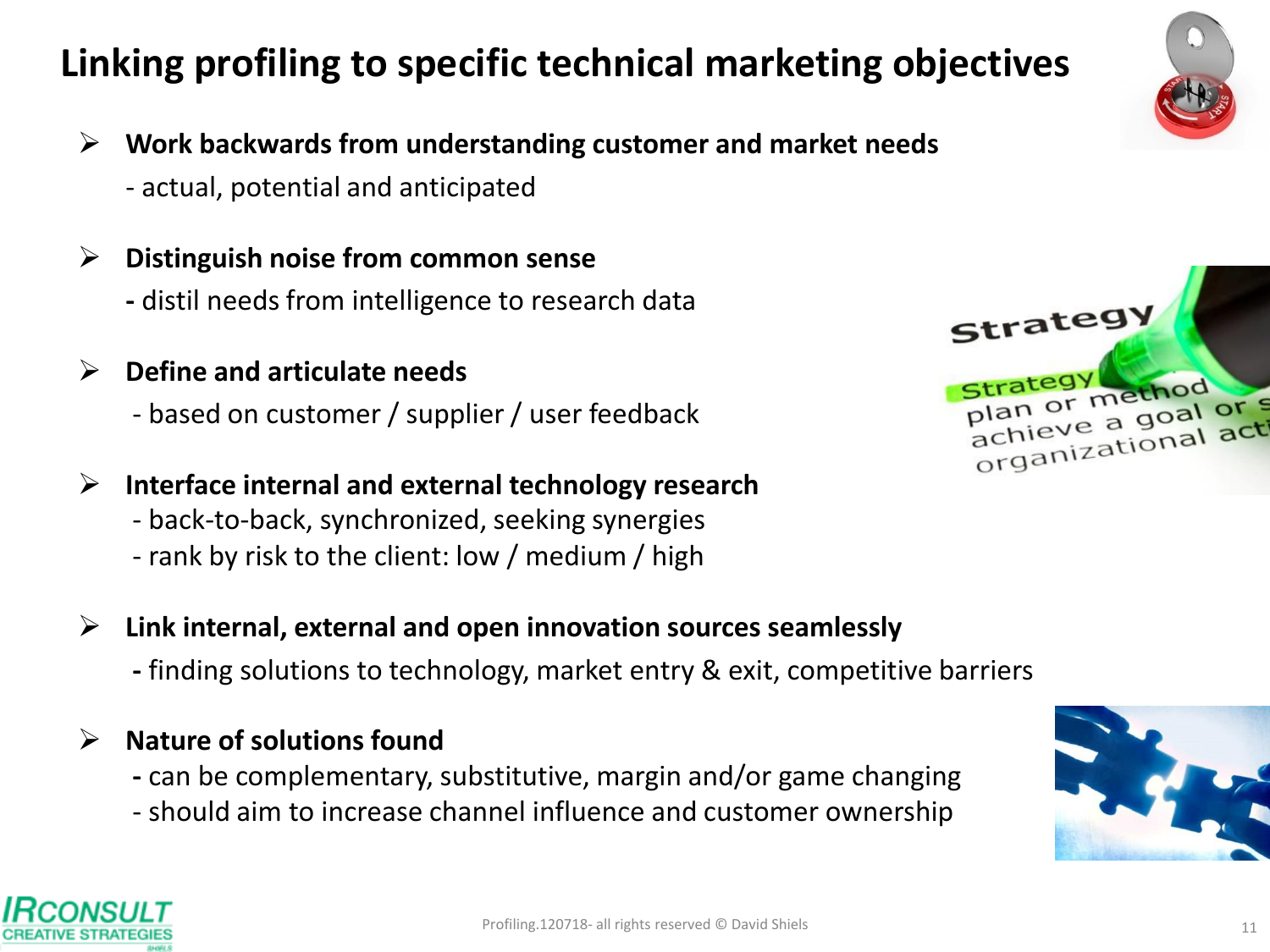#### **Participating in a competitive process**



- $\triangleright$  getting into customers' supply chains and winning mindshare
- $\triangleright$  if not successful in this technology cycle, then the next one, by winning "hearts and minds" for future preferences
- $\triangleright$  for new/additional technology sources, both obvious and unconventional
- $\triangleright$  reminding technology sources that they now have a choice
- $\triangleright$  acting in both covert/overt and structured/unstructured modes as required

As an external supplier, it's necessary to be:

- fast-on-our feet
- able to compete, even with internal sources at the customer



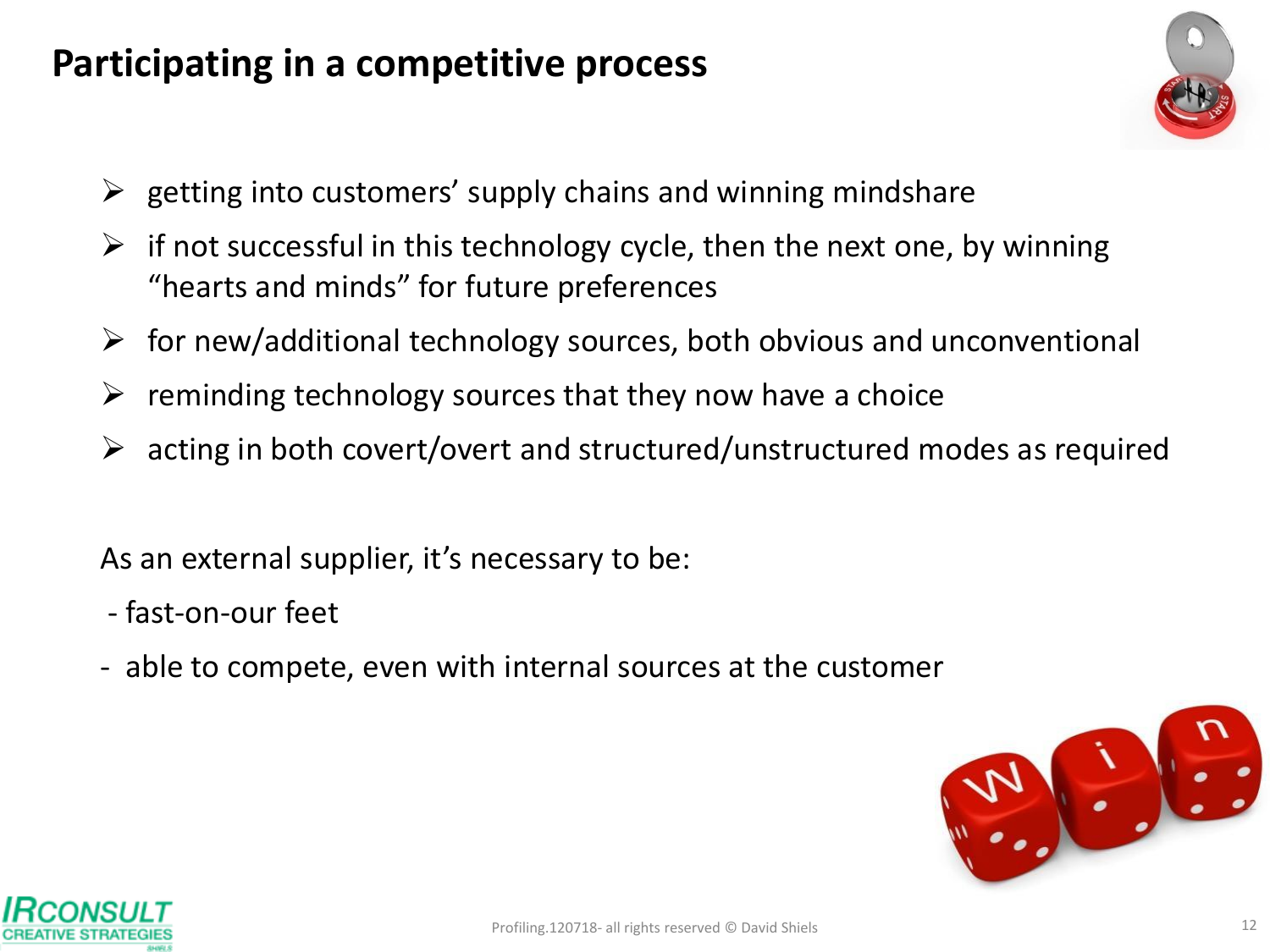### **Achieving market channel acceptance**

 $\triangleright$  Level A: System Integrator – Solution provider



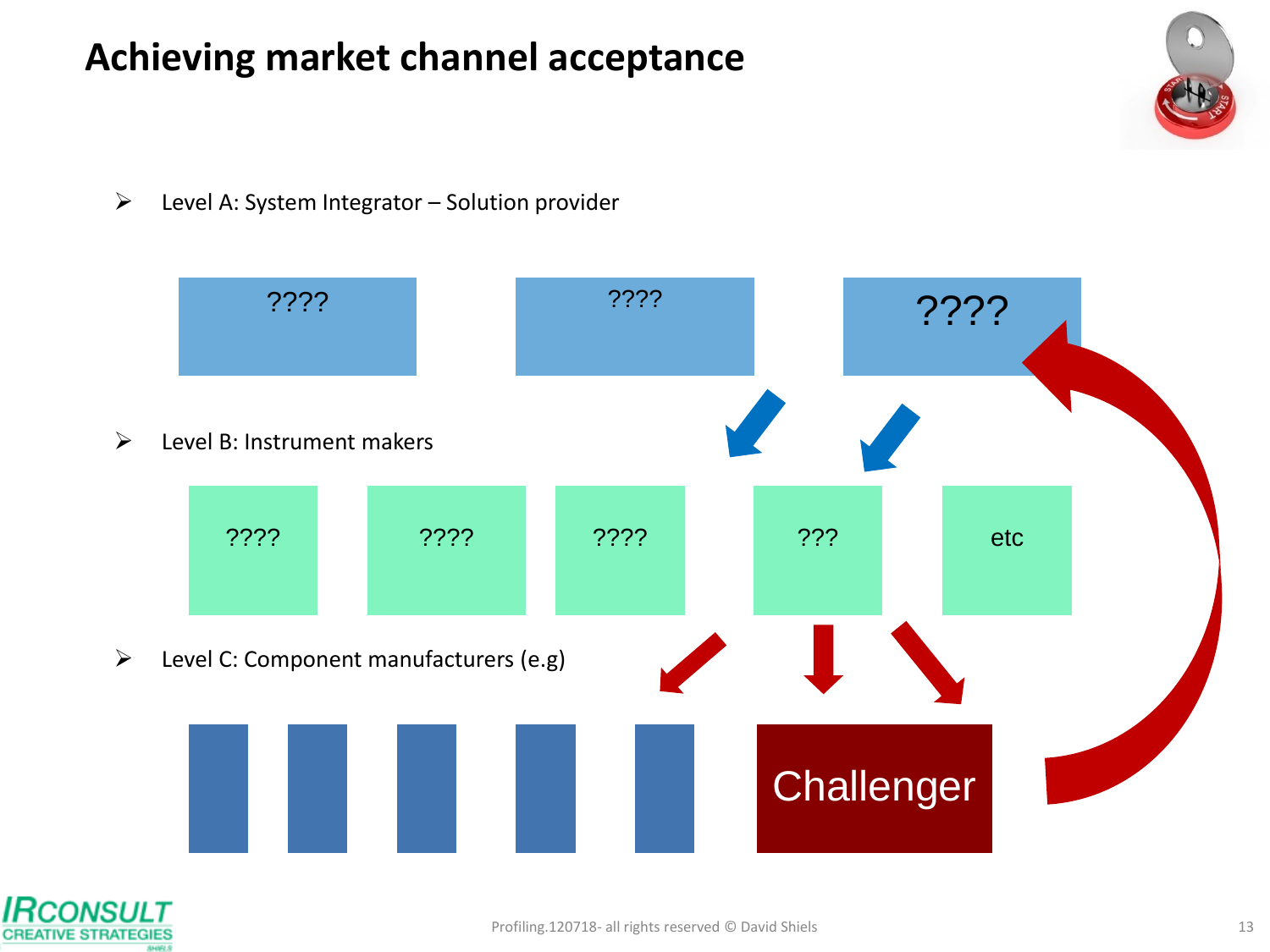#### **Post profiling - Deliver your offering**



- $\triangleright$  Technical Features
- $\triangleright$  Marketing Applications
- User Benefits



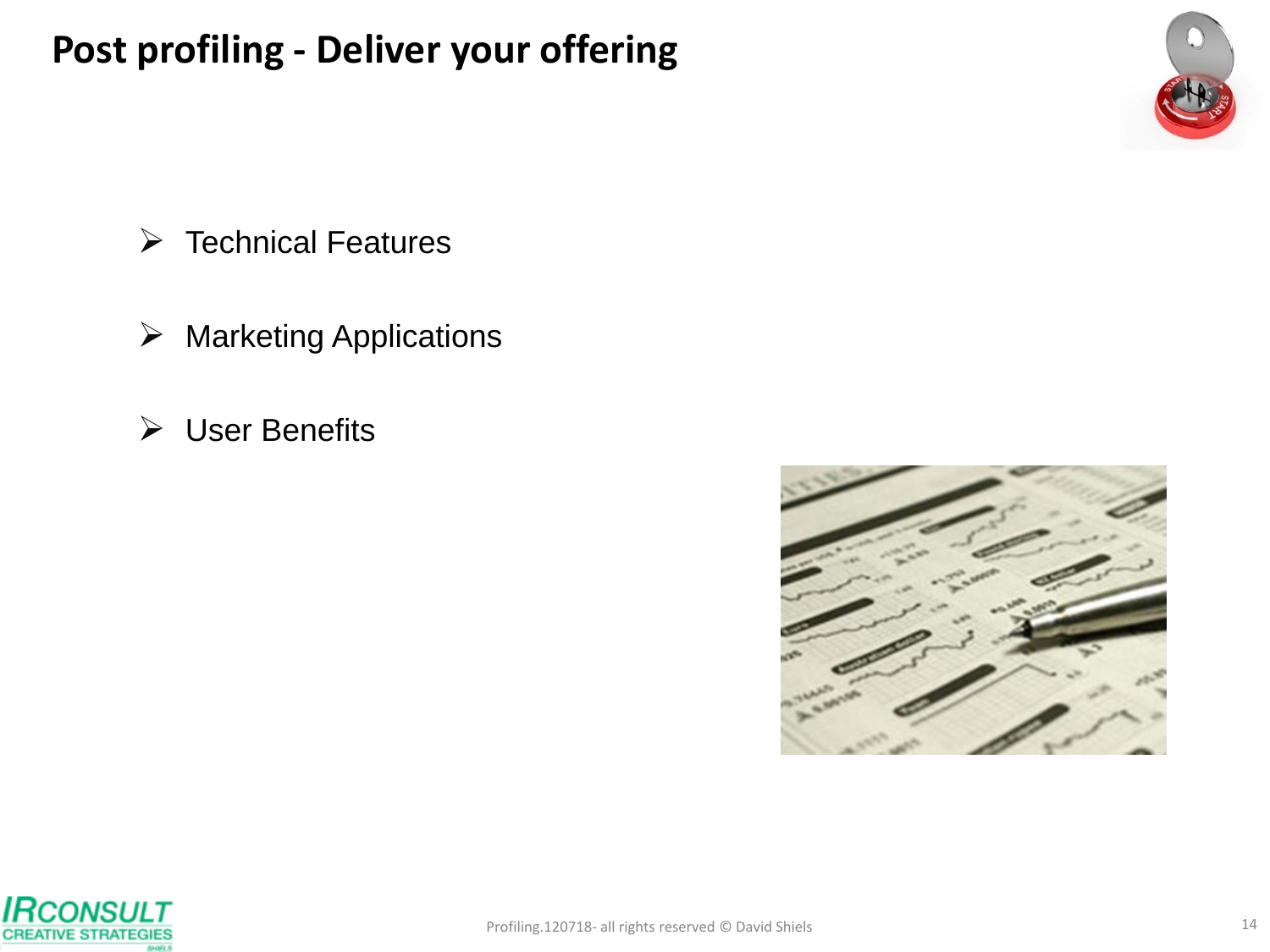#### **Marketing tactics which go a long way**

- $\triangleright$  Set clear goals, objectives, tactics and strategies on how to reach them
- $\triangleright$  Competitive behaviour take the best and leave the worst
- $\triangleright$  Focus spending and own your chosen communication channel
- $\triangleright$  Create effective selling tools for many marketing situations
- In engineer to engineer marketing, use quantitative data *- figures*
- *"Fish where the fish are biting"*
- $\triangleright$  Try the unusual
- $\triangleright$  Look and act bigger than you are
- Exploit the *bush telegraph*
- $\triangleright$  Free media is always available. Seek and you shall receive.



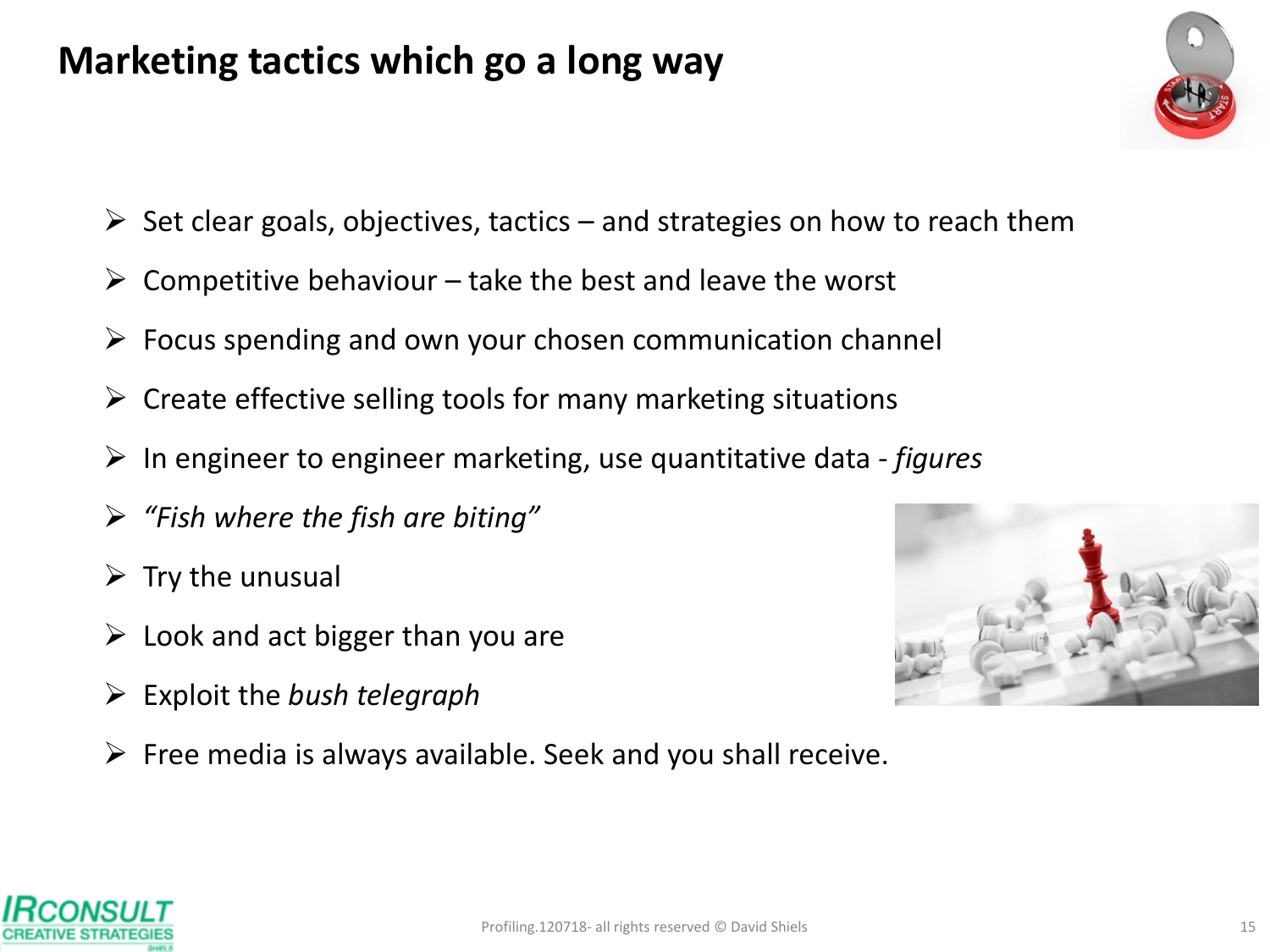### **4 steps of early stage marketing behavior**

#### **Step # 1: Plan:**

without a structured and researched plan, the early start-up will not succeed

#### **Step #2: Program quality not quantity:**  success is determined by the quality of individual marketing programs rather than the quantity of actions involved

#### **Step #3: Execution:**  precision, integrated, skillful, tuned to customers' and stakeholders' expectations. Communicate the message, win the customer.

#### **Step #4: Repeatability:**  ensure programs can be repeated:

- to audiences large and small
- using situation-specific information



- citing offering of the firm in terms of features, applications and benefits

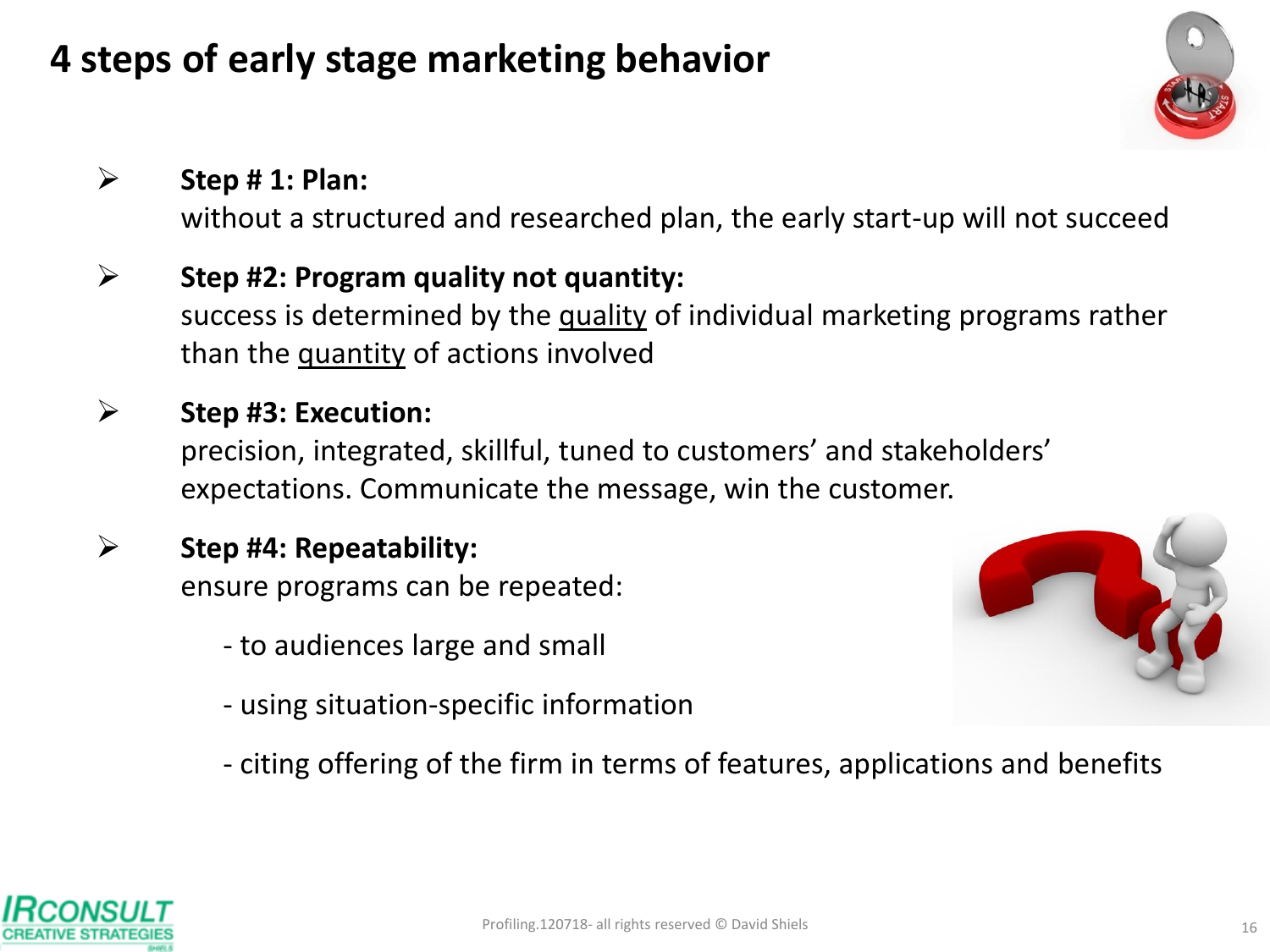#### **The importance of an extensive scouting network**

- Universities
- Research institutes & government labs
- $\triangleright$  Seminars, exhibitions & conferences
- $\triangleright$  Start-ups, incubators, angel investors and VCs
	- Publicly funded research program results
- Economic development agencies
- $\triangleright$  The bush telegraph
- $\triangleright$  Patent filings, trolls and attornies
- $\triangleright$  Chapter 11 type situations and their accountants
- $\triangleright$  EU program networking days & open days
- Up and down the supply chain
- $\triangleright$  Inspiration, perspiration and former colleagues
- Selected social media, e.g., *LinkedIn*
- *You, the reader*







Market Trends Probing Mkt. Intelligence **Scouting Partnering** Ideation **Exploration** Relationships **Mindshare** winning Solving Problems Gap analysis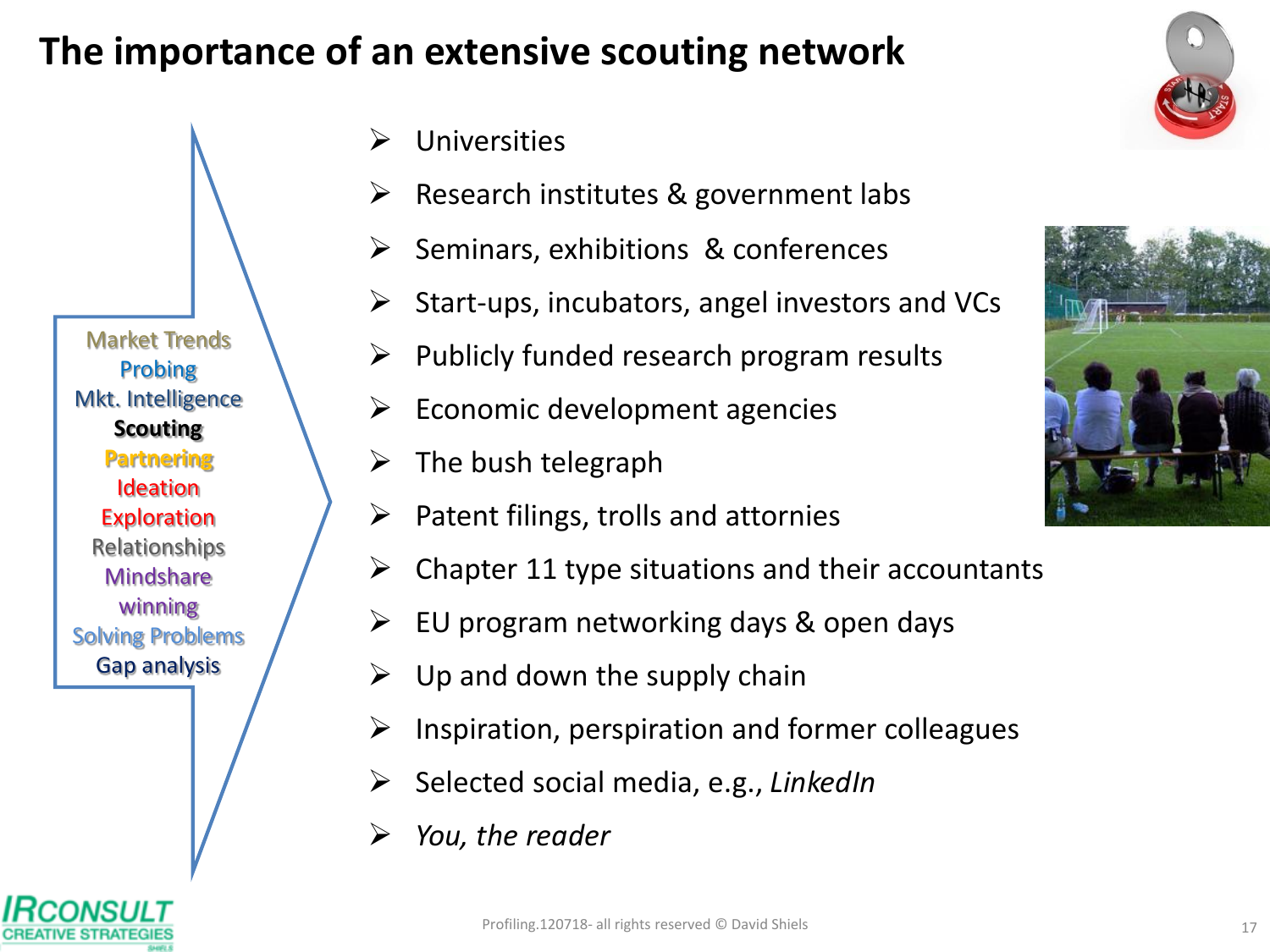#### **Early adopters: double edged**

- $\triangleright$  Consumers who are the earliest within a market to adopt an innovation or new technology
- $\triangleright$  First customers can be predatory: sense early stage dependence
- $\triangleright$  Exclusivity may be forerunner to control (IP leverage, financial & contractual conditions, etc.)
- $\triangleright$  Main motivation is to differentiate themselves from the rest of their operating environment
- $\triangleright$  Industrial markets:
	- early adopters are risk takers
	- may be part of their own marketing image
	- often require some sort of exclusivity
	- often require an acquisition strategy



 $\triangleright$  Consumer markets: feel that they are missing something that can only be fulfilled by early adoption of innovative technology – often fashion conscious